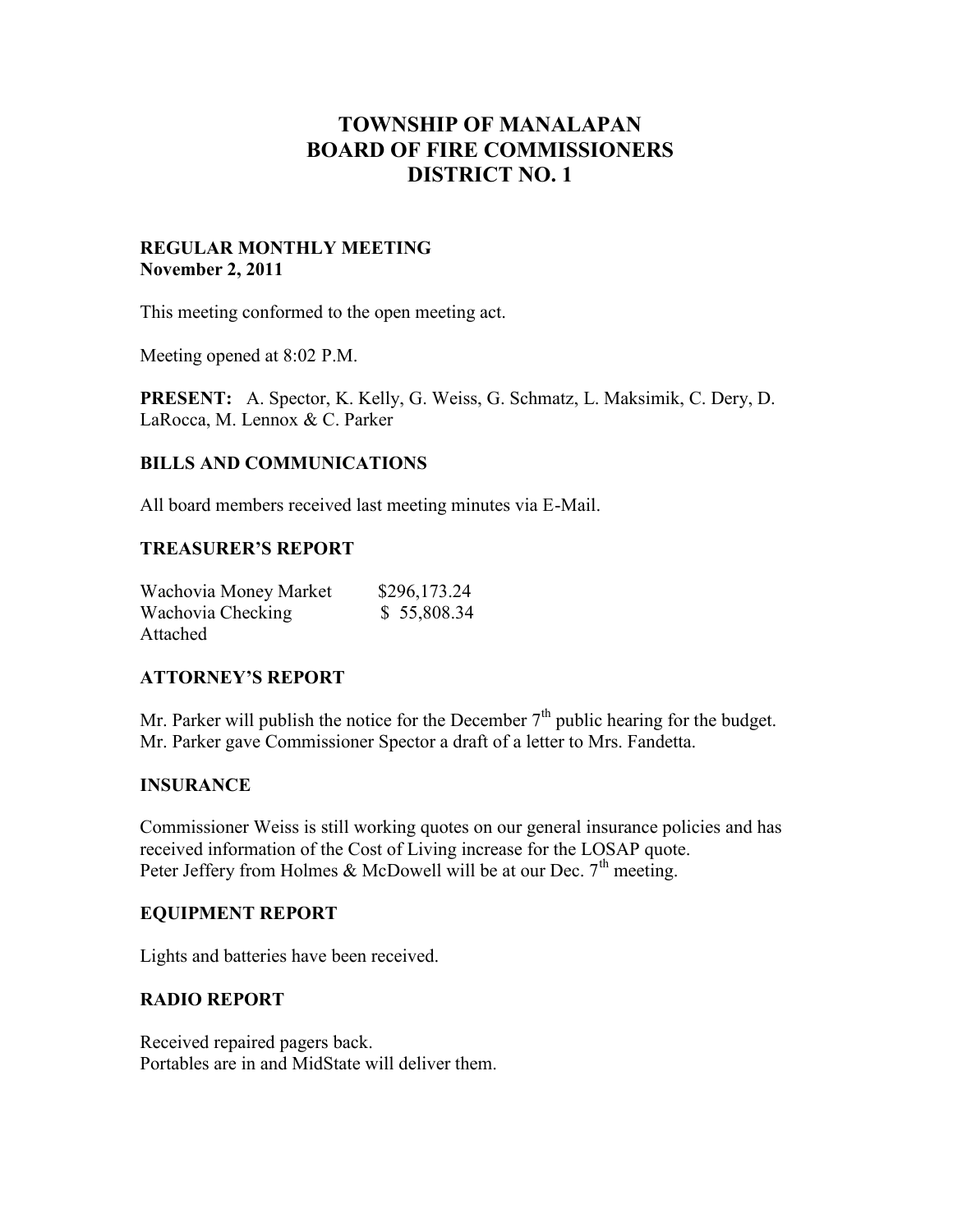# **CHIEF'S REPORT**

No report.

# **TRUCK REPORT**

26-1-77 – light tower was repaired again Hurst equipment was all tested last Saturday and there were only a few small items. 26-1-80 – hurst unit – waiting for quote for electrical repair

# **ASSOCIATION REPORT**

Mike Lennox received a Mechanic's Lien against the fire company by the concrete company. Had discussion with contractor regarding this.

Mike Lennox and George Schmatz had a meeting discussing some major electrical changes. The electrical bid was given to Precision Tech. Caballero will be doing the plumbing, Fire  $\&$ Ice will be install the heating units, C.J. Sullivan will doing the site work and the ditch Mike Lennox discussed the ice machine for the new building.

Sign out front needs to be repaired.

John from Fire & Ice recommended we put something around the condensors to keep the salt away from them.

### **TRUSTEES' REPORT**

Danny LaRocca asked about the Lease and was told that we should have something ready by the first of the year.

#### **OLD BUSINESS**

See attached.

#### **NEW BUSINESS**

Commissioner Kelly made a motion to pay all vouchers; this was seconded by Commissioner Schmatz. All voted aye.

Commissioner Spector made a motion not to exceed \$5,000 to purchase two snow blowers – one for each building; this was seconded by Commissioner Kelly. All voted aye.

Commissioner Schmatz made a motion for \$5,200 to purchase an ice machine for the new building; this was seconded by Commissioner Weiss. All voted aye.

Commissioner Schmatz made a motion for \$8,175 to replace the Hurst electrical unit on 26- 1-80 from Tasc; this was seconded by Commissioner Weiss. All voted aye.